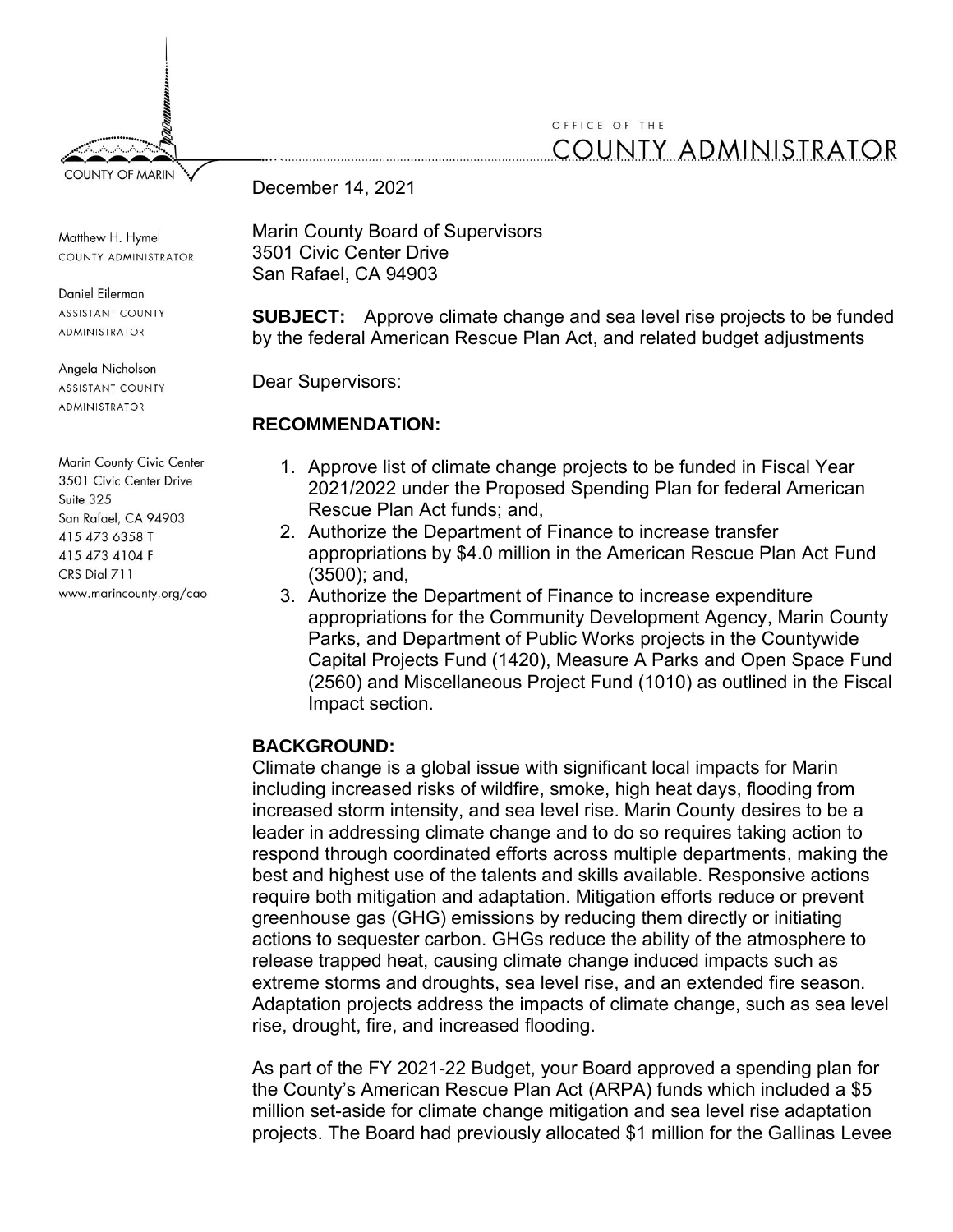PG. 2 OF 8 Upgrade Project due to timing grants associated with grant funding. County staff were asked to develop a comprehensive evaluation process to prioritize mitigation and adaptation projects. Due to significant differences in scale, budget, and impact, mitigation and adaptation projects were evaluated separately. While this process focused on allocating limited one-time revenues toward the highest priority short-term needs, the process will ultimately be used to fund high priority work beyond the initial allocation and will be revisited and updated as funding, priorities and opportunities evolve.

#### **PROJECT FUNDING RECOMMENDATIONS:**

A working group of staff from Marin County Parks (Parks), the Community Development Agency (CDA), and the Department of Public Works (DPW) recommends your Board approve funding for the projects listed below. Onepage descriptions are attached and describe the project, location, requested funding, future funding sources, and total project costs are included in Attachment A.

The recommended mitigation projects include projects identified in the Climate Action Plan 2030 and Drawdown Marin Strategic Plan. The projects are focused on smaller scale, high emission reduction potential projects that address the three largest sectors accounting for the County's community GHG emissions (transportation, agriculture, and natural gas), and could be developed and launched within one year.

Adaptation projects reflect countywide priorities as well as a range of project phases: construction, design, and planning studies/engagement. The projects span the county and largely reflect nature-based adaptation measures that plan for sea level rise and improve diverse habitats and wildlife.

Based on the identified criteria and scoring outlined on the next page, the below projects were identified as priorities for the federal ARPA funding:

| Rank | <b>Project Name</b>                                                                                                                                            | <b>Budget</b><br>Amount              | Location   | <b>Estimated</b><br><b>Emissions</b><br><b>Reductions</b> |
|------|----------------------------------------------------------------------------------------------------------------------------------------------------------------|--------------------------------------|------------|-----------------------------------------------------------|
|      | Carbon Farm Plan Design<br>Assistance                                                                                                                          | \$125,000                            | West Marin | 250                                                       |
| 2    | E-Mobility Education and Outreach<br>Program                                                                                                                   | \$360,000                            | Countywide | 491                                                       |
| 3    | <b>Continuation of Electrify Marin</b><br>Program                                                                                                              | \$447,000                            | Countywide | 261                                                       |
|      | <b>TOTAL</b><br>$\mathbf{1}$ $\mathbf{1}$ $\mathbf{1}$ $\mathbf{1}$ $\mathbf{1}$ $\mathbf{1}$ $\mathbf{1}$ $\mathbf{1}$ $\mathbf{1}$ $\mathbf{1}$ $\mathbf{1}$ | \$932,000<br>$\cdot$ $\cdot$ $\cdot$ |            | 1,002 MTCO2e                                              |

**Table 1: Proposed 2021-22 Climate Change Mitigation Projects**

*Note 1: MTCO2e = metric tons of carbon dioxide equivalents*

*Note 2: 1,002 MTCO2e is equivalent to 218 passenger vehicles driven for one year*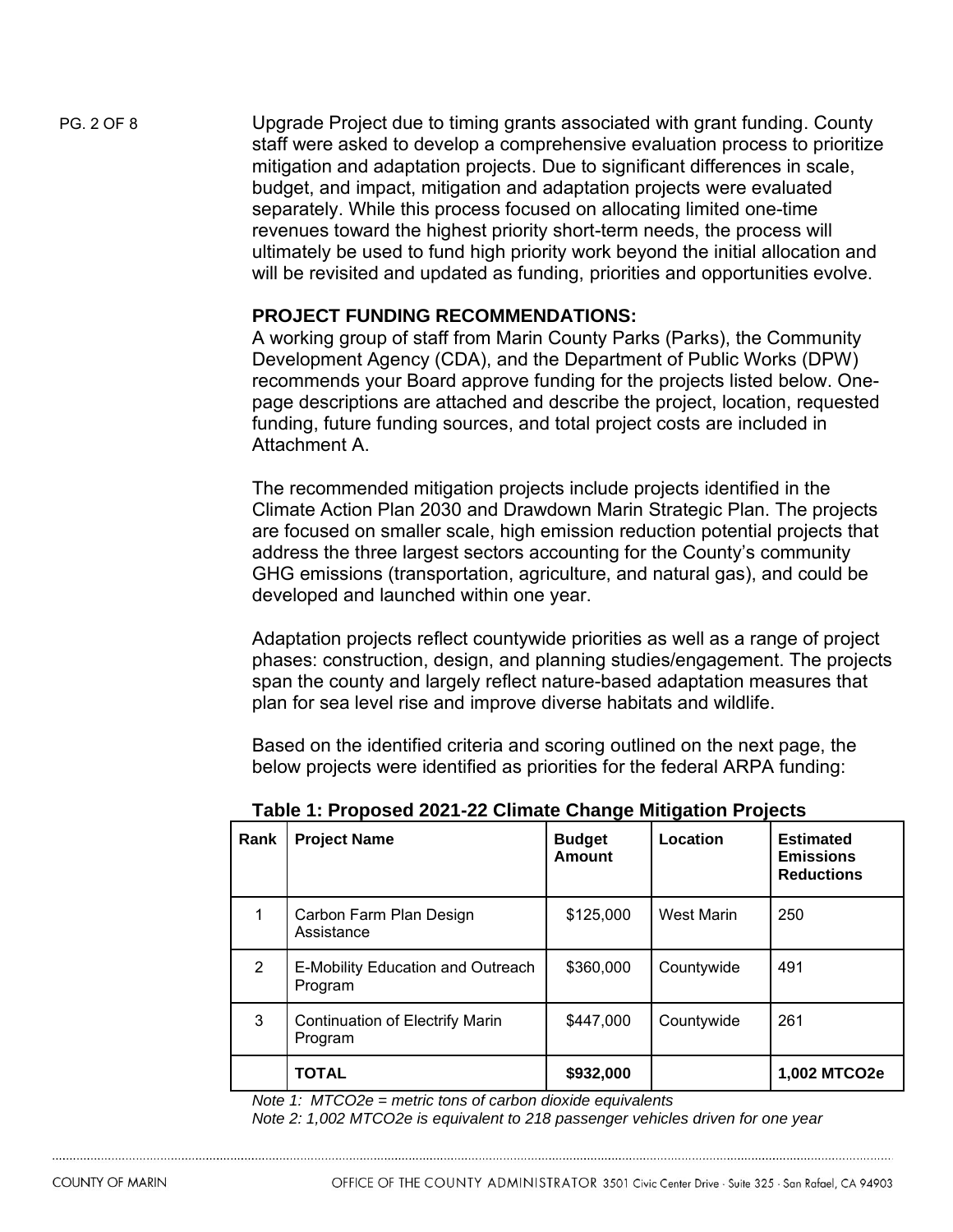PG. 3 OF 8 **Table 2: Proposed 2021-22 Climate Change Adaptation Projects**

| Rank           | <b>Project Name</b>                                                             | <b>Budget</b><br><b>Amount</b> | Location           | <b>Project Type</b> |
|----------------|---------------------------------------------------------------------------------|--------------------------------|--------------------|---------------------|
| 1              | <b>Bolinas Lagoon Wye</b><br><b>Wetlands Project</b>                            | \$700,000                      | <b>Bolinas</b>     | Construction        |
| $\overline{2}$ | Novato Creek "Bird Ponds"<br><b>Fluvial/Tidal Marsh</b><br>Restoration          | \$1,018,000                    | Novato             | Construction        |
| 3              | <b>Bothin Marsh Evolving</b><br><b>Shorelines Project Design</b>                | \$200,000                      | <b>Mill Valley</b> | Design              |
| 4              | Lower Corte Madera Creek<br><b>Habitat Restoration Project</b>                  | \$750,000                      | Kentfield          | Construction        |
| 4              | <b>Stinson Beach Adaptation</b><br>and Resilience Collaboration:<br>Match Funds | \$100,000                      | Stinson Beach      | Feasibility         |
| 4              | Pacific Way Bridge Feasibility<br>Study                                         | \$300,000                      | Muir Beach         | Design              |
|                | <b>TOTAL</b>                                                                    | \$3,068,000                    |                    |                     |

*Note 3: The Gallinas Levee Upgrade Project was approved for funding by your Board on August 24, 2021.* 

#### **PRIORITIZATION PROCESS:**

Staff from Parks, CDA, and DPW lead the countywide sustainability, adaptation, and mitigation work. The Climate Action Plan 2030, Drawdown: Marin, C-SMART, and BayWAVE are a few of the programs that have guided initiatives countywide and within specific geographies. Historically, identification of projects and priorities through these programs and agencies have been determined as grant opportunities and willing partners and communities are identified; however, the federal stimulus funds create an opportunity for a different approach to be taken.

Staff identified 47 potential mitigation and adaptation projects to address climate change with a total estimated cost of \$120 million. Through crossdepartmental staff meetings and committee meetings of county leadership, the current prioritized work has been selected and includes a mix of project types.

The prioritization criteria can be summarized into four categories: Environmental Benefit and Urgency, Project Feasibility, Equity, and Community Leadership. Each category was prioritized based on feedback received from the Working Group, and weights were assigned accordingly. The projects identified for funding include the use of repurposed funds for qualifying countywide activities and must be encumbered by 2024 and spent by 2026 in order to meet the ARPA guidelines. Therefore, current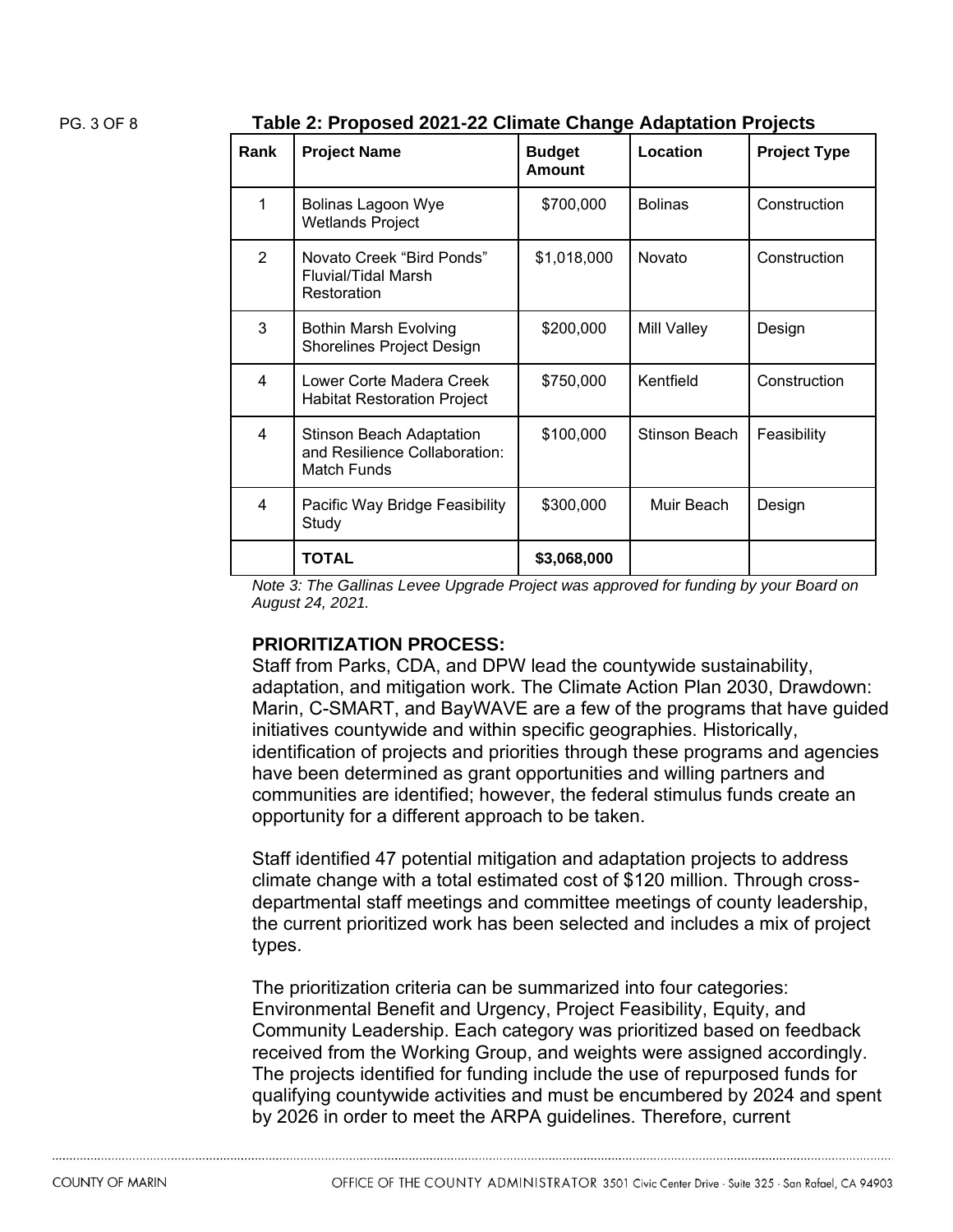PG. 4 OF 8 commitments and identified projects in work plans are given higher points which is reflected in the weighting and recommended projects. Projects that did not receive funding in this initial round and other projects will be evaluated for subsequent funding from ARPA and other sources and presented for Board discussion as part of the budget workshops scheduled for March 2022.

1. Environmental Benefit and Urgency (35%):

Adaptation projects that provide environmental benefits, address near term climate change impacts, and do not adversely impact natural resources were regarded as high priorities for funding. Points were awarded to adaptation projects on the basis of whether or not it would contribute to a reduction in more than one climate change-related impact (e.g., sea level rise, heat, air quality, storm related flooding, wildfire risk, etc.); provide flood reduction benefits; provide multiple benefits (ex. improving infrastructure and improving natural systems) or enhance/restore natural processes and ecosystem functions; and would have low potential for adverse impacts to the environment.

Projects were awarded points for addressing near term and long-term impacts that would occur with sea level rise and would reduce the potential for loss of life or livelihood, property or resource damage, or harm to public services, key infrastructure or the local economy. Additional points were awarded for projects that do not result in the need for significant infrastructure maintenance in the future to prevent catastrophic failure.

Mitigation projects were scored on their potential to result in significant and sustainable greenhouse gas reductions in the high emissions sectors as identified in the County's Climate Action Plan 2030 including the transportation, agriculture, and natural gas sectors. Points were also awarded for projects that would likely lead to behavior changes in consumption-based emissions and/or included health and environmental co-benefits such as improved local air quality, water retention, and/or soil productivity.

2. Project Feasibility (35%)

The second most important criteria for ranking adaptation and mitigation projects were how feasible it would be to construct or launch. Points were awarded based on the readiness to implement the program or project. For adaptation projects, points were awarded based on the completion of milestones (e.g. conceptual designs, landowner approval/easements, environmental review, final designs). For all projects, points were also awarded for those that identified future funding sources for operation and maintenance for its lifespan, projects with leveraged funding, and/or projects demonstrating past County investment.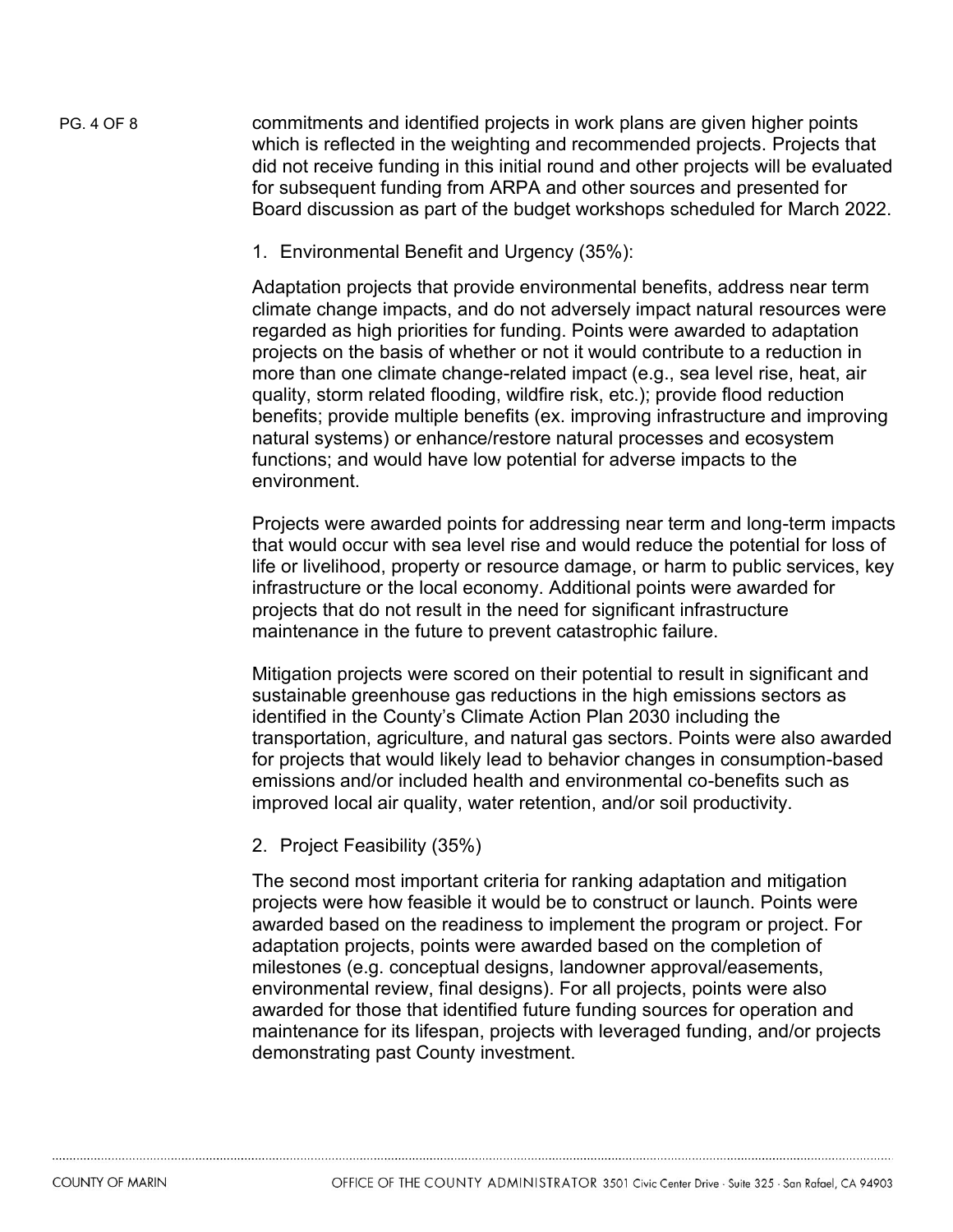#### PG. 5 OF 8 3. Equity (15%)

Frontline communities often suffer first and worst from climate disasters because these communities, often made up of low-income and people of color, are located in areas that lack sufficient infrastructure to respond to climate change. In Marin County, vulnerability for low-income communities of color increases with climate change as flooding, housing insecurity, prolonged heat or smoke may result in decreased resilience and post-disaster recovery. The criteria used to prioritize projects included an equity lens such that projects that directly benefit a disadvantaged community or are designed to address a compounding risk for these communities are awarded points.

4. Community Leadership (15%)

Community support is integral to climate change. In order to combat the impacts of climate change communities must engage and participate, whether by taking actions like eliminating the use of their single occupancy gaspowered vehicles, going Deep Green with MCE to mitigate greenhouse gas emissions, or by joining together to address flooding along a shoreline to protect the larger community. Additionally, Marin County has been regarded as a leader in planning and piloting novel approaches to address climate change.

The scoring awarded points for adaptation and mitigation projects that honored existing community-based efforts by partnering and supporting local non-profit organizations, as well as projects that have built a strategic partnership with academic and research institutes, technology vendors, community groups, faith-based groups, and others to help meet climate and equity goals. Projects that are scalable and replicable (physically or through sharing of innovative work) and demonstrate leadership in climate action by piloting novel technologies, community empowerment approaches, financing mechanisms, etc. received points.

#### **NEXT STEPS:**

Staff will formally develop each project and return to the Board in coming months to award specific project agreements. These project funds must be fully spent by 2026 and staff will report back on the results of all selected projects. Additionally, staff will continue to revisit, revise, and update the prioritization criteria, and the projects list to ensure that they reflect identified staff and agency needs, funding opportunities, current science, and accurate information.

The cross-department collaboration efforts that were launched with this project will also continue moving forward. Staff will work towards developing an interdepartmental process for planning and implementing projects and programs that will advance identified needs for near- and long-term climate change adaptation and mitigation, and actions required and recommended in federal, state, and local regulations and guidance documents. In addition,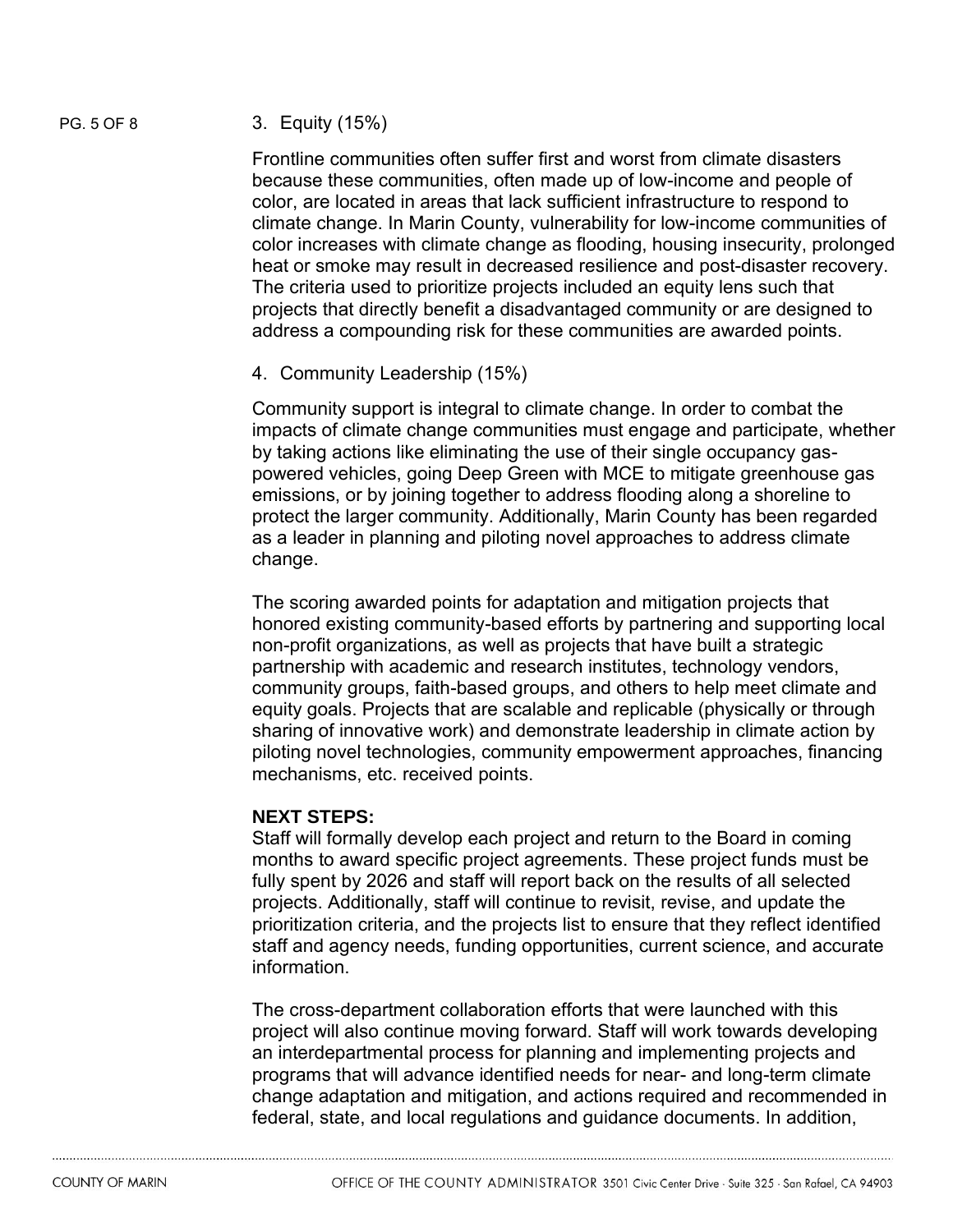PG. 6 OF 8 strategies that enable staff to be nimble to future funding opportunities, and to actively participate, collaborate and support local and regional partnerships will be explored.

#### **FISCAL IMPACT:**

Your Board's approval of the recommended projects will not increase General Fund net county costs. All project costs will be funded by the County's allocation of federal stimulus funds under the American Rescue Plan Act (ARPA). For elements of projects that do not fully qualify for reimbursement, the County will utilize reimbursable funds from other qualifying activities such as revenue backfill, as permitted by Treasury guidelines.

Expenditure appropriations will be increased by a total of \$4.0 million in the funds noted below to implement the recommended projects. In addition, transfer appropriations will be increased by \$4.0 million in the American Rescue Plan Act Fund (3500) to provide the funding for each project.

|               |                                       |                                      |                                | Object         |               |
|---------------|---------------------------------------|--------------------------------------|--------------------------------|----------------|---------------|
| <b>Action</b> | <b>Fund</b>                           | <b>Department</b>                    | <b>Project Title</b>           | <b>Type</b>    | <b>Amount</b> |
| Increase      | $1010 -$<br>Miscellaneous<br>Projects | Community<br>Development<br>Agency   | Carbon Farm<br>Plan Design     | Expense        | \$125,000     |
| Increase      | $1010 -$<br>Miscellaneous<br>Projects | Community<br>Development<br>Agency   | Carbon Farm<br>Plan Design     | Transfer<br>In | (\$125,000)   |
| Increase      | $1010 -$<br>Miscellaneous<br>Projects | Community<br>Development<br>Agency   | E- Mobility<br>Outreach        | Expense        | \$360,000     |
| Increase      | $1010 -$<br>Miscellaneous<br>Projects | Community<br>Development<br>Agency   | E- Mobility<br>Outreach        | Transfer<br>In | (\$360,000)   |
| Increase      | $1010 -$<br>Miscellaneous<br>Projects | Community<br>Development<br>Agency   | Electrify<br>Marin             | Expense        | \$447,000     |
| Increase      | $1010 -$<br>Miscellaneous<br>Projects | Community<br>Development<br>Agency   | Electrify<br>Marin             | Transfer<br>In | (\$447,000)   |
| Increase      | $1010 -$<br>Miscellaneous<br>Projects | Department of<br>Public Works        | Stinson<br>Beach<br>Adaptation | Expense        | \$100,000     |
| Increase      | $1010 -$<br>Miscellaneous<br>Projects | Department of<br><b>Public Works</b> | Stinson<br>Beach<br>Adaptation | Transfer<br>In | (\$100,000)   |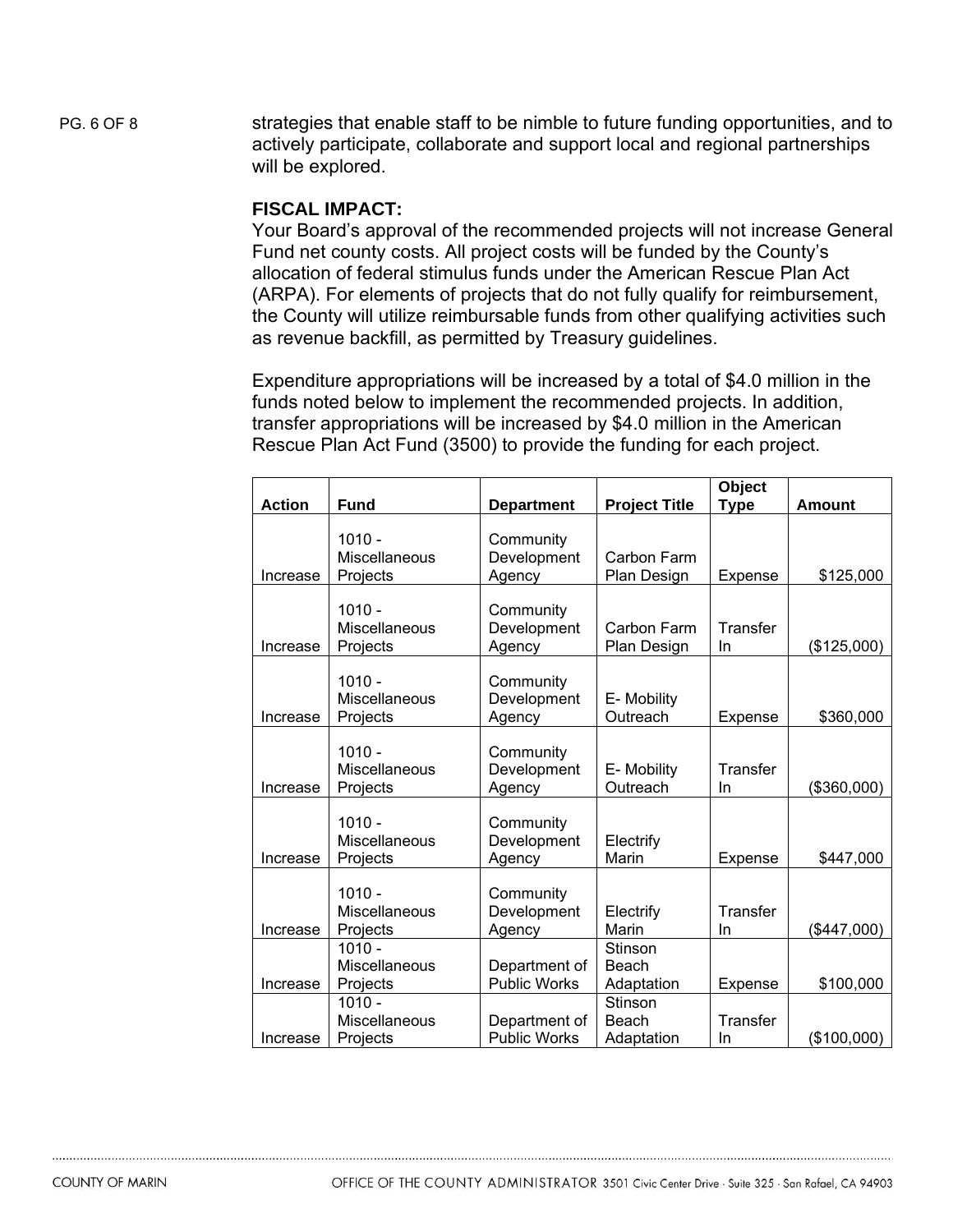### PG. 7 OF 8

|               |                                              |                                         |                                               | Object         |               |
|---------------|----------------------------------------------|-----------------------------------------|-----------------------------------------------|----------------|---------------|
| <b>Action</b> | <b>Fund</b>                                  | <b>Department</b>                       | <b>Project Title</b>                          | Type           | Amount        |
| Increase      | 1420 - Countywide<br><b>Capital Projects</b> | Department<br>of Public<br>Works        | Novato Creek<br>Restoration                   | Expense        | \$1,018,000   |
| Increase      | 1420 - Countywide<br><b>Capital Projects</b> | Department<br>of Public<br>Works        | Novato Creek<br>Restoration                   | Transfer<br>In | (\$1,018,000) |
| Increase      | 1420 - Countywide<br><b>Capital Projects</b> | Department<br>of Public<br>Works        | Lower Corte<br>Madera<br>Creek<br>Restoration | <b>Expense</b> | \$750,000     |
| Increase      | 1420 - Countywide<br><b>Capital Projects</b> | Department<br>of Public<br>Works        | Lower Corte<br>Madera<br>Creek<br>Restoration | Transfer<br>In | (\$750,000)   |
| Increase      | 1420 - Countywide<br>Capital Projects        | Department<br>of Public<br><b>Works</b> | Pacific Way<br><b>Bridge</b><br>Feasibility   | <b>Expense</b> | \$300,000     |
| Increase      | 1420 - Countywide<br><b>Capital Projects</b> | Department<br>of Public<br>Works        | Pacific Way<br><b>Bridge</b><br>Feasibility   | Transfer<br>In | (\$300,000)   |

|               |                                               |                       |                                                      | Object         |             |
|---------------|-----------------------------------------------|-----------------------|------------------------------------------------------|----------------|-------------|
| <b>Action</b> | <b>Fund</b>                                   | <b>Department</b>     | <b>Project Title</b>                                 | Type           | Amount      |
| Increase      | $2560 -$<br>Measure A Parks<br>and Open Space | Marin County<br>Parks | <b>Bolinas</b><br>Lagoon Wye<br>Wetlands             | Expense        | \$700,000   |
| Increase      | $2560 -$<br>Measure A Parks<br>and Open Space | Marin County<br>Parks | <b>Bolinas</b><br>Lagoon Wye<br>Wetlands             | Transfer<br>In | (\$700,000) |
| Increase      | $2560 -$<br>Measure A Parks<br>and Open Space | Marin County<br>Parks | <b>Bothin Marsh</b><br>Evolving<br><b>Shorelines</b> | Expense        | \$200,000   |
| Increase      | $2560 -$<br>Measure A Parks<br>and Open Space | Marin County<br>Parks | <b>Bothin Marsh</b><br>Evolving<br><b>Shorelines</b> | Transfer<br>In | (\$200.000) |

|               |                 |                   |                      | <b>Object</b>  |               |
|---------------|-----------------|-------------------|----------------------|----------------|---------------|
| <b>Action</b> | <b>Fund</b>     | <b>Department</b> | <b>Project Title</b> | <b>Type</b>    | Amount        |
|               | 3500 - American |                   | Climate              |                |               |
|               | Rescue Plan     | <b>Non</b>        | Change and           | Transfer       |               |
| Increase      | Act             | Departmental      | Sea Level Rise       | Out            | \$4,000,000   |
|               | 3500 - American |                   | Climate              | Use of         |               |
|               | Rescue Plan     | <b>Non</b>        | Change and           | Fund           |               |
| Increase      | Act             | Departmental      | Sea Level Rise       | <b>Balance</b> | (\$4,000,000) |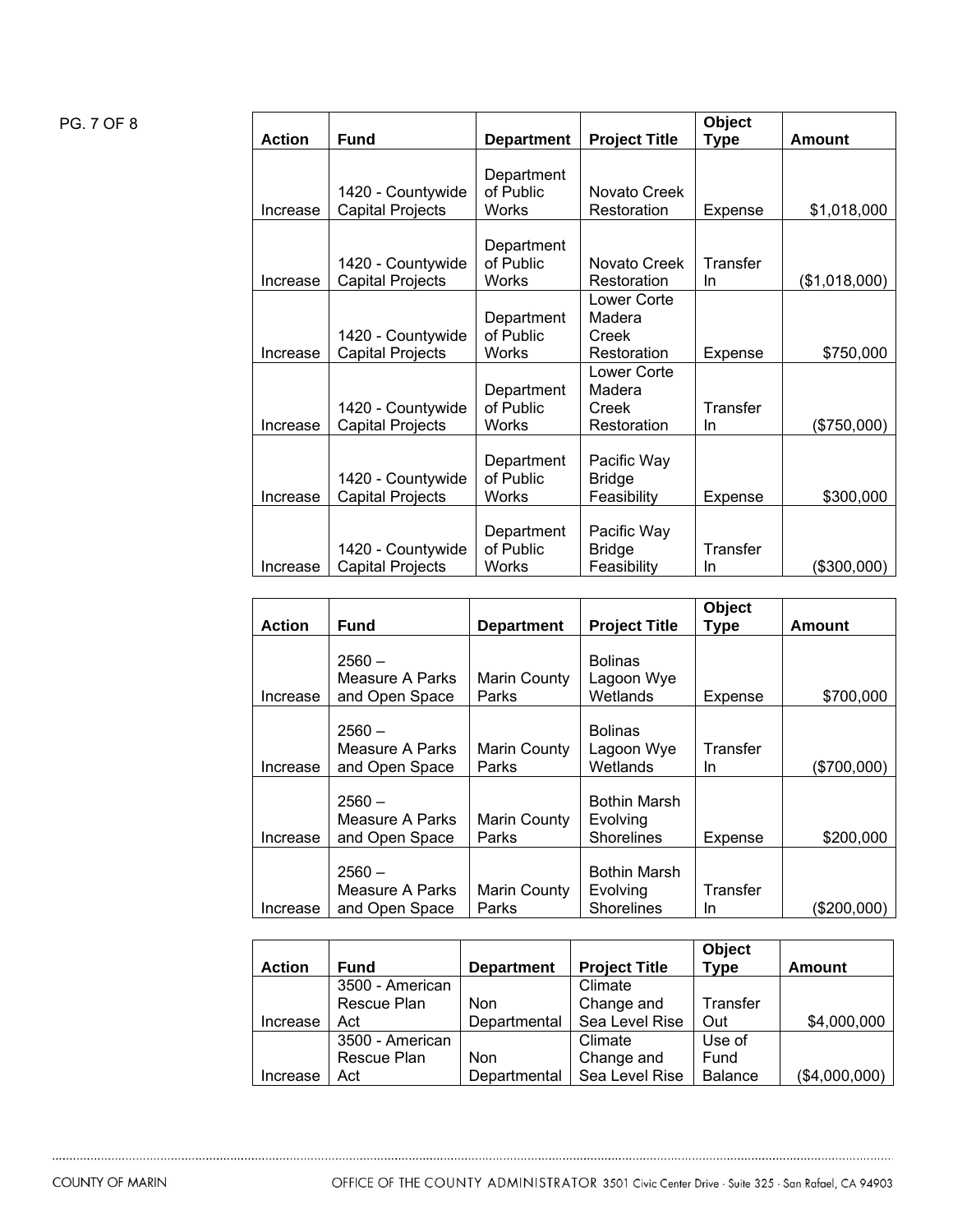**PG. 8 OF 8** 

Chris Choo, Dana Armanino, and Veronica Pearson, are the authors of this report.

Respectfully submitted,

Matthew H. H

**County Administrator** 

Rosemarie Gaglique

Director Department of Public Works

**Max Korten** Director of Marin County Parks

Thomas Lai **Director of Community Development** Agency

#### **REVIEWED BY:**

| $\boxtimes$ | Dept. of Finance      | $\mathbf{I}$ | N/A |
|-------------|-----------------------|--------------|-----|
| $\boxtimes$ | <b>County Counsel</b> | $\Box$       | N/A |
| $\Box$      | Human Resources □     |              | N/A |

Munis Journal Number: 2021-05-2188 Attachment A: Project descriptions Attachment B: Project map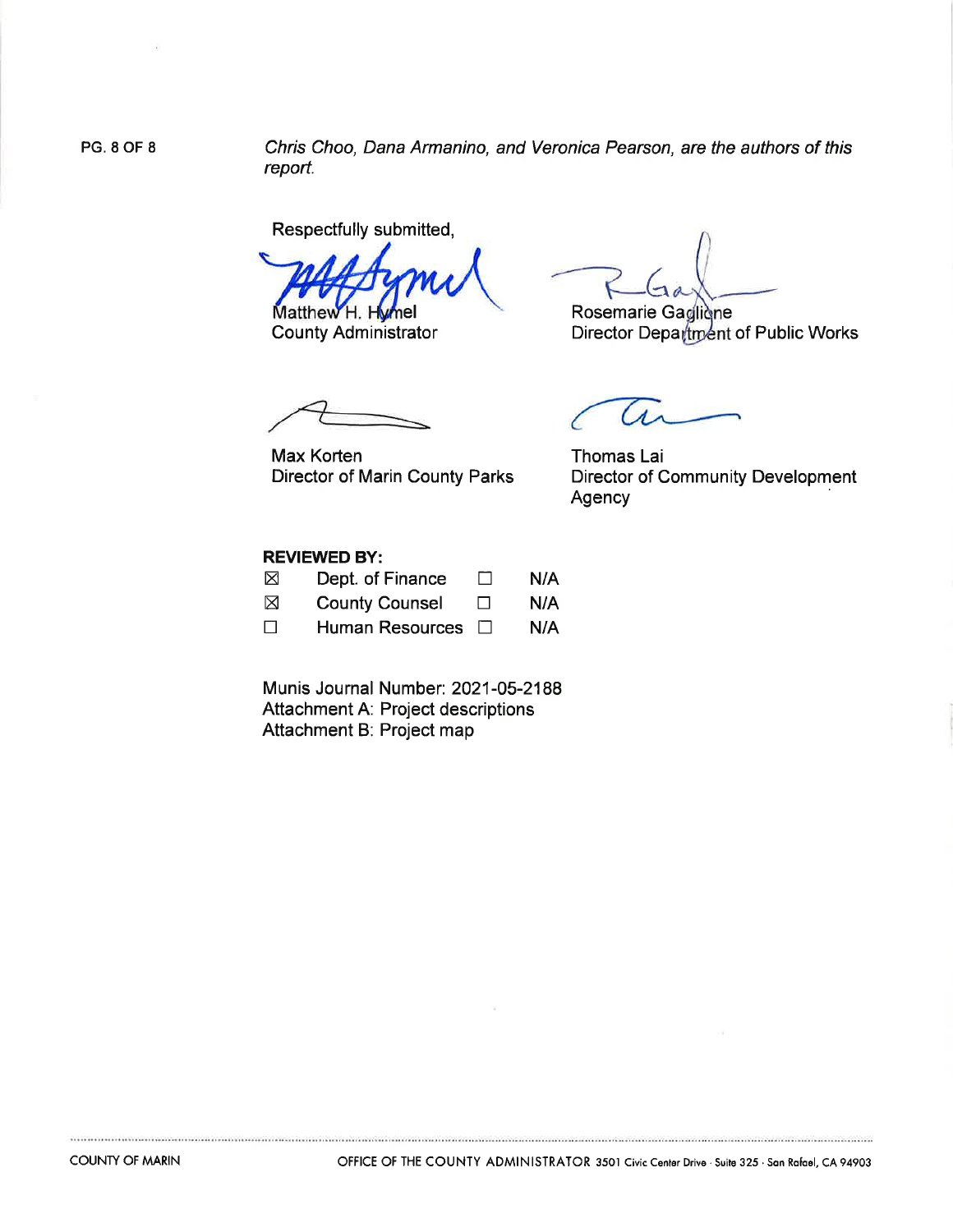## Carbon Farm Plan Design Assistance

#### PROJECT INFORMATION

| Location:                 | <b>West Marin</b>                      |
|---------------------------|----------------------------------------|
| Program:                  | <b>Climate Change Mitigation</b>       |
| Department                | Community Development Agency/Marin RCD |
| Project Contact:          | Dana Armanino/Nancy Scolari            |
| Cost Estimate:            | \$125,000                              |
|                           |                                        |
| Project Type:             | Sequestration                          |
| <b>Emission Reduction</b> | $250$ MTCO <sub>2e</sub>               |



#### PROJECT DESCRIPTION & BACKGROUND

The Drawdown Marin Strategic Plan and CAP 2030 include strategies to expand Carbon Farm (CF) planning and execution by engaging 60 farms across 30,000 acres by 2030. Reaching this 2030 goal would sequester more than 55,000 MTCO2e annually. In the next four years Marin RCD is expanding Marin County's CF Program by: implementing 15-20 shovel-ready CF practices, designing 20-40 more CF practices, writing 6 new CF plans, and strengthening the Program through DEI initiatives. Although much of this proposed work will be funded by the CA Wildlife Conservation Board, CA State Coastal Conservancy and Measure A, a large gap remains in meeting demand and providing farmers and ranchers with project development and design assistance. County funding (\$125,000) will help Marin RCD work with local partners, to provide farmers with technical expertise (planners, agroecologists, biologists, and soil scientists) to develop 20- 40 CF practices that will result in shovel-ready projects for implementation. Funding will continue to allow Marin RCD to work with Federated Indians of Graton Rancheria in designing 5-10 practices.

#### PROJECT OBJECTIVES

Development of 20-40 carbon farm practices that will result in shovel-ready projects for implementation (leveraging existing grant funds). Estimated carbon sequestration from implementing these designs is 250 MTCO2e/year.

|                                           | <b>Prior Year</b><br><b>Funds</b> | FY 21/22<br><b>Proposed</b> | FY 22/23<br>Planned | FY 23/24<br><b>Planned</b> | FY 24/25<br>Planned | FY 25/26<br><b>Planned</b> | 5-Year Totals |  |
|-------------------------------------------|-----------------------------------|-----------------------------|---------------------|----------------------------|---------------------|----------------------------|---------------|--|
| Climate Change<br>Fund                    |                                   | \$125,000                   |                     |                            |                     |                            | \$125,000     |  |
| State Coastal<br><b>Conservancy Grant</b> |                                   | \$25,000                    | \$250,000           | \$300,000                  | \$300,000           | \$125,000                  | \$1,000,000   |  |
| Other Grant &<br>Match Funds              |                                   | \$25,000                    | \$250,000           | \$300,000                  | \$300,000           | \$125,000                  | \$1,000,000   |  |
| Totals:                                   | \$0                               | \$175,000                   | \$500,000           | \$600,000                  | \$600,000           | \$250,000                  | \$2,125,000   |  |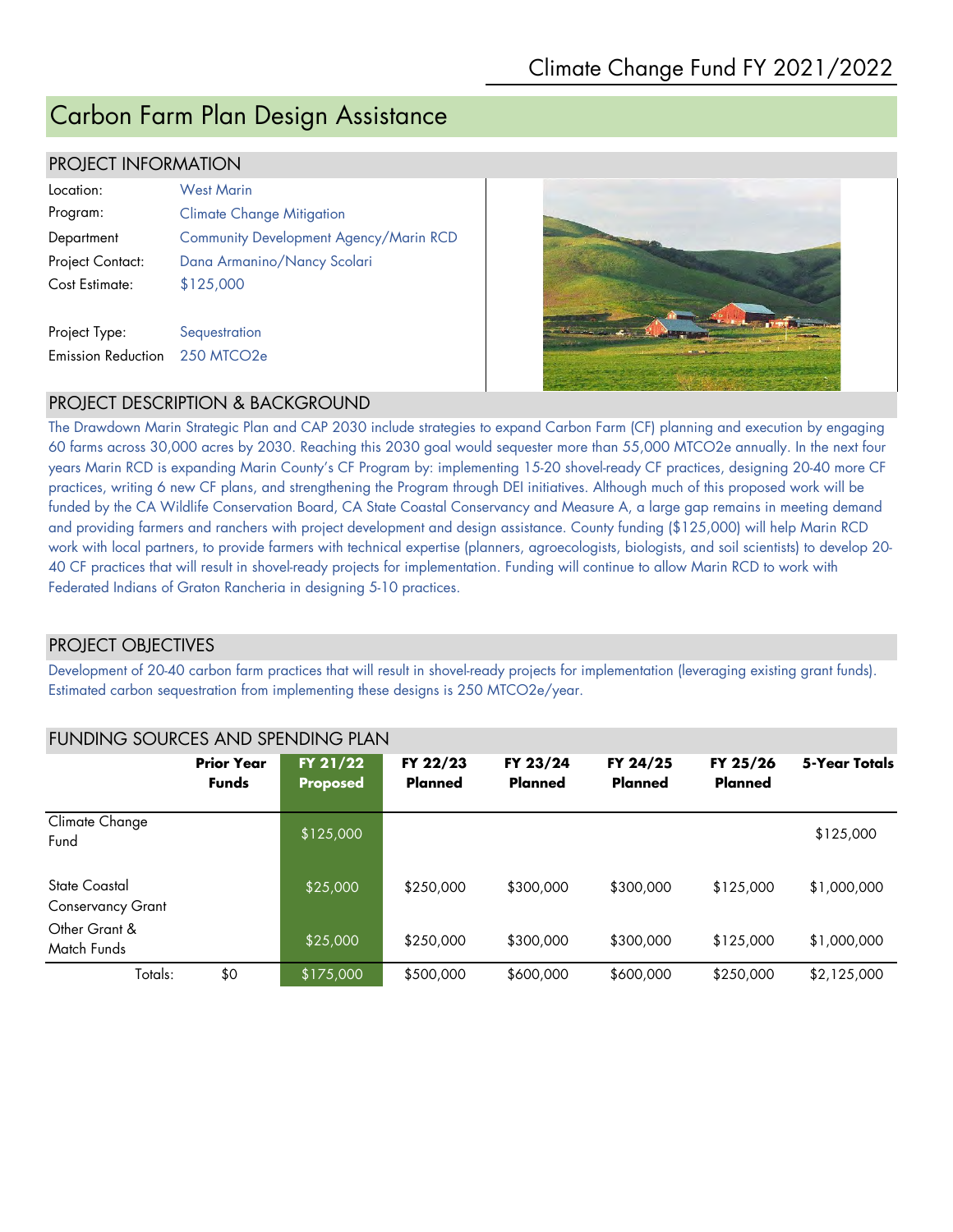## E-Mobility Education and Outreach Program

#### PROJECT INFORMATION

| l ocation:                | Countywide                           |
|---------------------------|--------------------------------------|
| Program:                  | <b>Climate Change Mitigation</b>     |
| Department                | <b>Community Development Agency</b>  |
| Project Contact:          | Dana Armanino                        |
| Cost Estimate:            | \$360,000                            |
|                           |                                      |
| Project Type              | <b>Public Outreach and Education</b> |
| <b>Emission Reduction</b> | 491 MTCO2e                           |



 **5-Year Totals**

#### PROJECT DESCRIPTION & BACKGROUND

The County's Climate Action Plan 2030 (CAP 2030) includes a measure that states that the County will take actions that will result in 45% of passenger vehicles in the County shifting to zero emission vehicles (ZEVs) by 2030. This is also an endorsed solution of the Drawdown Marin countywide effort to drastically reduce greenhouse gas (GHG) emissions. In order to achieve such a drastic shift in purchasing choices, there will need to be a combined effort of building out infrastructure, pushing state/national policies to encourage and facilitate ZEVs, and concerted local customer education and engagement. This 2-year project would address the need for education and outreach throughout the county. The project would recruit an appropriate team of outreach specialists to develp a collaborative campaign to accelerate widespread adoption of ZEVs by Marin's residents and employees. The campaign may include educational programs, demonstation events, vehicle discounts, and communications toolkits. There will also be a focus on both ZEVs and e-bikes as transporation options.

#### PROJECT OBJECTIVES

Following the 2-year program period, ZEV registrations will have increased by at least 1,200 in Marin County.

#### **Prior Year Funds FY 21/22 Proposed FY 22/23 Planned FY 23/24 Planned FY 24/25 Planned FY 25/26 Planned** Climate Change Fund \$360,000 \$360,000 \$360,000 \$360,000 \$360,000 \$360,000 \$360,000 \$360,000 \$360,000 \$360,000 \$360,000 \$360,000 Grant Fund \$0 Special Fund \$0 Other Funds \$0

Totals: \$0 \$360,000 \$0 \$0 \$0 \$0 \$360,000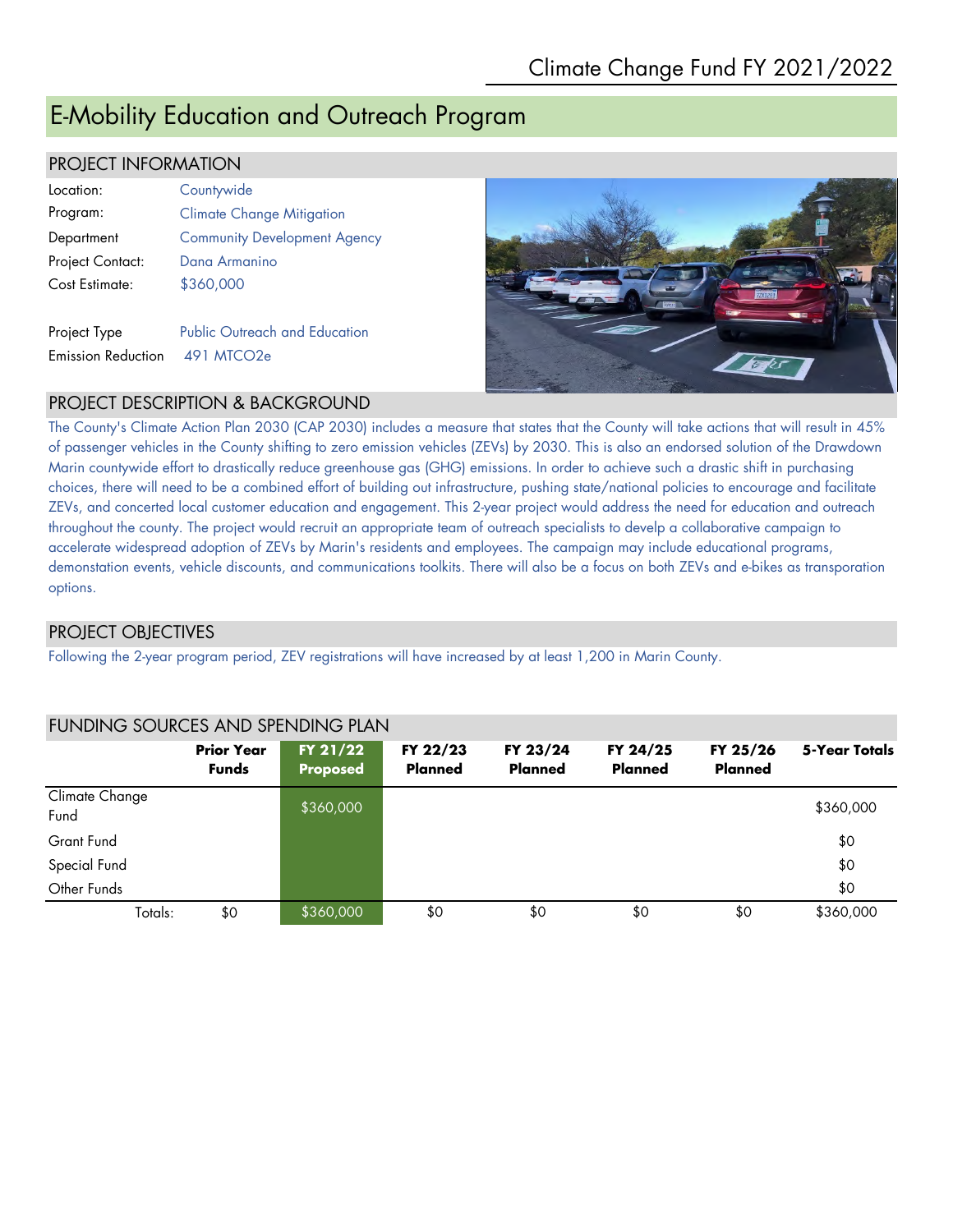## Continuation of Electrify Marin Program

#### PROJECT INFORMATION

Emission Reduction 261 MTCO2e

| Location:        | Countywide                          |
|------------------|-------------------------------------|
| Program:         | <b>Climate Change Mitigation</b>    |
| Department       | <b>Community Development Agency</b> |
| Project Contact: | Dana Armanino/Mark Chhabria         |
| Cost Estimate:   | \$447,000                           |
|                  |                                     |
| Project Type:    | <b>Mitigation</b>                   |



#### PROJECT DESCRIPTION & BACKGROUND

In 2018, the County launched Electrify Marin using a grant from the Bay Area Air Quality Management District and Climate Action Plan funds. The program offers direct rebates for homeowners that remove natural gas burning appliances with high efficiency electric units. The 2019 countywide greenhouse (GHG) inventory identifies that 80% of the emissions from the built environment comes from the burning of natural gas. The Climate Action Plan 2030 includes several measures focused on the electrification of the built environment including the continuation of the Electrify Marin Program and the consideration of an ordinance that would require homeowners to replace natural gas appliances with high efficiency electric units at the time of replacement. To date, the program has provided direct rebates totalling \$333,100 to replace 270 natural gas appliances with high efficiency units reducing emissions annual GHG emissions by 266 metric tons CO2e. Without additional funds, this program will likely run out of funds in early 2022. If approved for this funding, the Electrify Marin rebate program could continue through June 2023 which would provide time and incentives to grow the market for high efficiency electric appliances and allow contractors time and demand to expand their offerings to include these measures ahead of a possible ordinance.

#### PROJECT OBJECTIVES

Provide direct rebates for approximately 275 high efficiency electric appliances while educating the public and contractors on the benefits c

|                              | <u>TUNUNG JOUNGEJ AND JENDING FENN</u> |                             |                            |                            |                            |                            |               |  |
|------------------------------|----------------------------------------|-----------------------------|----------------------------|----------------------------|----------------------------|----------------------------|---------------|--|
|                              | <b>Prior Year</b><br><b>Funds</b>      | FY 21/22<br><b>Proposed</b> | FY 22/23<br><b>Planned</b> | FY 23/24<br><b>Planned</b> | FY 24/25<br><b>Planned</b> | FY 25/26<br><b>Planned</b> | 5-Year Totals |  |
| Climate Change<br>Fund       |                                        | \$447,000                   |                            |                            |                            |                            | \$447,000     |  |
| <b>BAAQMD Grant</b><br>Funds | \$296,997                              |                             |                            |                            |                            |                            | \$296,997     |  |
| Previous County<br>CAP Funds | \$394,542                              |                             |                            |                            |                            |                            | \$394,542     |  |
| Totals:                      | \$691,539                              | \$447,000                   | \$0                        | \$0                        | \$0                        | \$0                        | \$1,138,539   |  |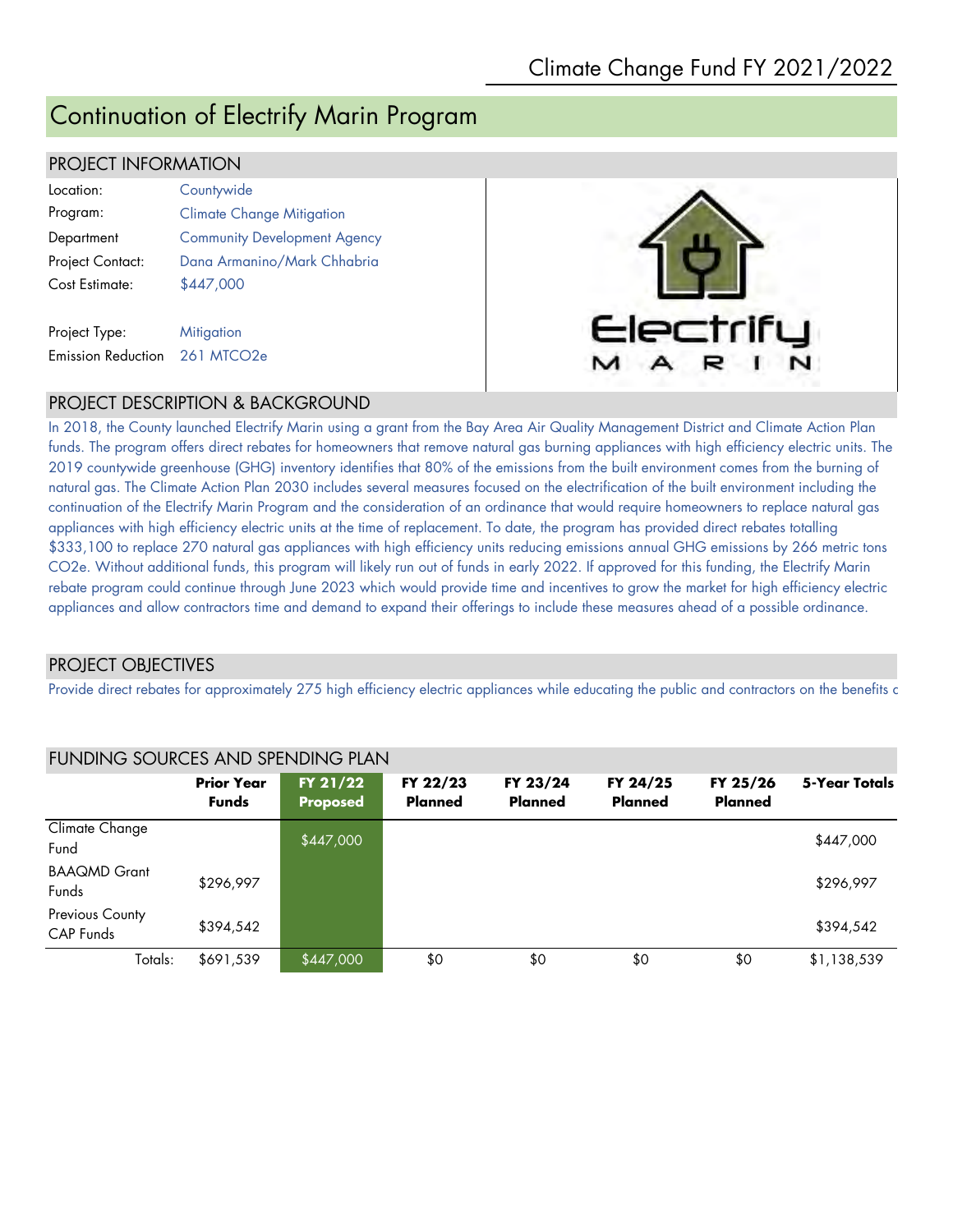## Bolinas Wye Wetlands Resiliency Project

#### PROJECT INFORMATION

| Location:          | <b>Bolinas Lagoon</b>              |
|--------------------|------------------------------------|
| Program:           | Sea Level Rise Adaptation          |
| Department         | <b>Marin County Parks</b>          |
| Project Contact:   | Veronica Pearson                   |
| Cost Estimate:     | \$5,100,000                        |
| <b>Start Date:</b> | June 2024-December 2025            |
| Project Type:      | <b>Construction and Permitting</b> |



#### PROJECT BACKGROUND, GOAL, AND NEED

BACKGROUND: Lewis Gulch Creek (LGC) has been significantly impacted by the surrounding roadways. It has been relocated to flow into a roadside ditch and culvert. It is eroding the left channel bank, undercutting SR-1, and is incised and disconnected from its floodplain. Along Olema Bolinas Road (OB Rd.), LGC has no riparian habitat, and coarse sediment accumulates upstream and within an undersized culvert that requires periodic dredging by DPW. Central California Coast Steelhead trout are present with the project area, but the culvert is a partial fish passage barrier, and the roadside ditch is poor habitat for steelhead. The Crossover Road adjacent to OB Road bisects wetlands and is an impediment to wetland migration with SLR. GOAL: To improve climate change resiliency of wetland habitats at LGC and road infrastructure with 5.5 feet of SLR and a 100 year storm event. NEED: To date Marin County Parks Measure A, Prop 1 Coastal Conservancy funds, and Prop 68 Ocean Protection Council funds have fully funded design development and CEQA. \$820,000 has been secured for construction with a USFWS grant. This request of \$700,000 would go toward construction and permitting, yet additional funding is needed. MCP is confident that the remaining funds will come from the Coastal Conservancy, Ocean Protection Council and Measure A.

#### PROJECT OBJECTIVES

Allow for an unimpeded flow of surface and groundwater in the Bolinas Wye wetland. Restore natural sediment transport processes in Lewis Gulch Creek by directing LGC into the wetland, and design channel system to promote natural geomorphic processes. Enhance the extent of estuarine and palustrine wetland vegetation. Use bioengineering methods along LGC to protect areas experiencing erosion . Reduce invasive non-native species by re-vegetating with native riparian and wetland species. Remove Crossover Road. Reconnect Lewis Gulch Creek to its alluvial fan and allow for future reconnection with Wilkins Gulch Creek. Raise roadways to allow for upslope habitat migration and lagoon expansion Design a creek/floodplain/wetland mosaic with resiliency to withstand climate variability, including extended drought and excessive rainfall. Install crossings to allow for volitional fish passage and migration corridors for non-fish species. Realign roads and State Route 1/Olema-Bolinas Road intersection to improve safety and reduce roadway flooding during winter storms and high tide event, decrease need for vegetation management, and eliminate dredging of roadside channel.

| FUNDING SOURCES AND SPENDING PLAN |                                   |                             |                     |                     |                     |                            |               |
|-----------------------------------|-----------------------------------|-----------------------------|---------------------|---------------------|---------------------|----------------------------|---------------|
|                                   | <b>Prior Year</b><br><b>Funds</b> | FY 21/22<br><b>Proposed</b> | FY 22/23<br>Planned | FY 23/24<br>Planned | FY 24/25<br>Planned | FY 25/26<br><b>Planned</b> | 5-Year Totals |
| Climate Change<br>Fund            |                                   | \$700,000                   |                     |                     |                     |                            | \$700,000     |
| Grants - secured                  | \$450,000                         | \$339,000                   |                     | \$820,000           |                     |                            | \$1,609,000   |
| Grants - unsecured                |                                   |                             |                     | \$1,790,000         | \$1,790,000         |                            | \$3,580,000   |
| Measure A                         | \$1,390,000                       | \$164,000                   |                     |                     |                     |                            | \$1,554,000   |
| Totals:                           | \$1,840,000                       | $\sqrt{$1,203,000}$         | \$0                 | \$2,610,000         | \$1,790,000         | \$0                        | \$7,443,000   |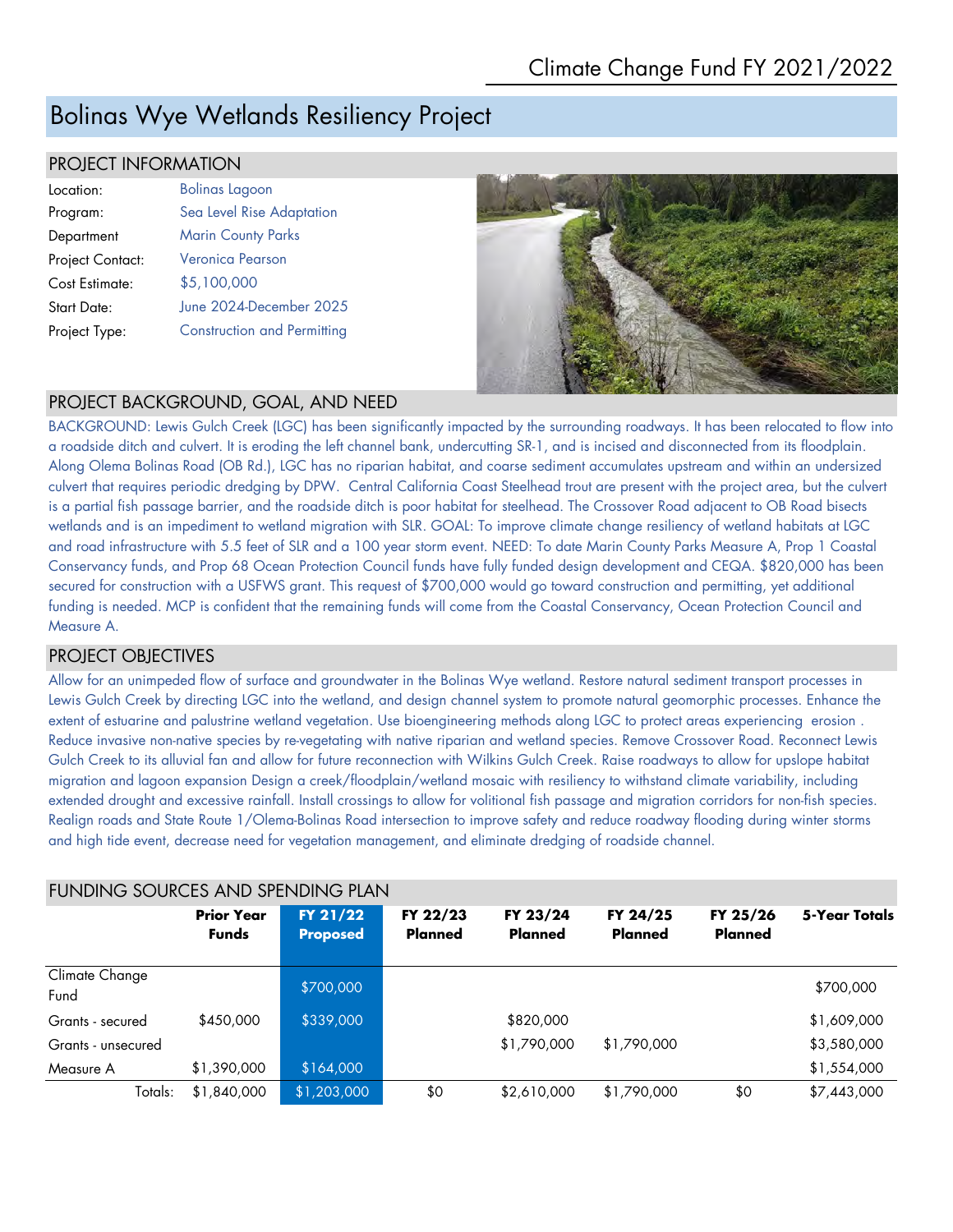## Novato Creek "Bird Ponds" Fluvial/Tidal Marsh Restoration

#### PROJECT INFORMATION

|                         | Novato Creeek in the Baylands between the |
|-------------------------|-------------------------------------------|
| Location:               | North/South SMART line and Highway 37     |
| Program:                | <b>E-SLR and Novato Flood Zone 1</b>      |
| Department              | <b>Public Works</b>                       |
| <b>Project Contact:</b> | Roger Leventhal                           |
| Cost Estimate:          | \$5,275,000                               |
| <b>Start Date:</b>      | late 2022 or 2023                         |
| Project Type:           | Construction                              |
|                         |                                           |



#### PROJECT DESCRIPTION & BACKGROUND

The Bird Ponds Restoration Project is first and primary step of the restoration of tidal and fluvial wetlands in the Novato Baylands. These projects have been in planning for decades and were a primary focus of the Watershed Program. In 2018, the E-SLR program and Zone 1 applied for and won an SFBRA (Measure AA) grant for final design, CEQA and permitting and this work is currently in-progress and slated to be completed in 2022. Restoration of diked areas within the Novato Baylands (starting with this project) is the first major step towards longer term SLR adaptation in this area the project design incorporates eco-tone levees (so called "horizontal levees") designed for 3.5 feet of SLR per current State of California OPC guidance. Withtout these types of setback levee and restoration projects, there will be the types of levee failures we have seen in 2017 and 2019 along Highway 37 at a much larger scale and cost to the County. Flood Zone 1 does not have the funding to be able to raise and/or maintain levees in this area for sea level rise. This project seeks to leverage the County funding with future funding from SFBRA and the SCC to construct the project that also includes levee improvements to the Lynwood Levee and fits perfectly with regional goals for design with nature multi-benfit ecological based "green" projects - that have some elements of flood protection as well.

#### PROJECT OBJECTIVES

This project starts the long awaited restoration of tidal wetlands in the Novato Baylands. This has been in planning for many years and was one of three focus areas of the entire SF Bay of the 2017 SFEI Flood Control 2.0 Project and their Novato Baylands Visioning Document. The project will restore 30 acres to tidal and fluvial habitats for a variety of critical species but just as importantly, will lower flood water levels in this area and upstream into Nave Gardens and Downtown Novato as well as along HIghway 37 in an area prone to flooding and levee failues and large County costs in recent years. The project will also leverage natural processes of tidal prism from restored marsh areas to naturally widen and deepen Novato Creek towards its historic depth and width and thus reduce the need to dredge which is a very costly item for Flood Zone 1.

| TUNUMU JUUNULI AND JELNUMU FLAN      |                                   |                             |                            |                            |                            |                            |               |
|--------------------------------------|-----------------------------------|-----------------------------|----------------------------|----------------------------|----------------------------|----------------------------|---------------|
|                                      | <b>Prior Year</b><br><b>Funds</b> | FY 21/22<br><b>Proposed</b> | FY 22/23<br><b>Planned</b> | FY 23/24<br><b>Planned</b> | FY 24/25<br><b>Planned</b> | FY 25/26<br><b>Planned</b> | 5-Year Totals |
| Climate Change<br>Fund               |                                   | \$1,018,000                 | \$982,000                  |                            |                            |                            | \$2,000,000   |
| Grant 1 - SFBRA<br>awarded 2018      | \$675,000                         |                             |                            |                            |                            |                            | \$675,000     |
| Grant 2 - SFBRA<br>planned for 2022  |                                   |                             | \$2,000,000                |                            |                            |                            | \$2,000,000   |
| County watershed<br>program          | \$600,000                         |                             |                            |                            |                            |                            |               |
| <b>Flood Control Zone</b><br>1 funds | \$600,000                         |                             |                            |                            |                            |                            | \$600,000     |
| Totals:                              | \$1,875,000                       | \$1,018,000                 | \$2,982,000                | \$0                        | \$0                        | \$0                        | \$5,275,000   |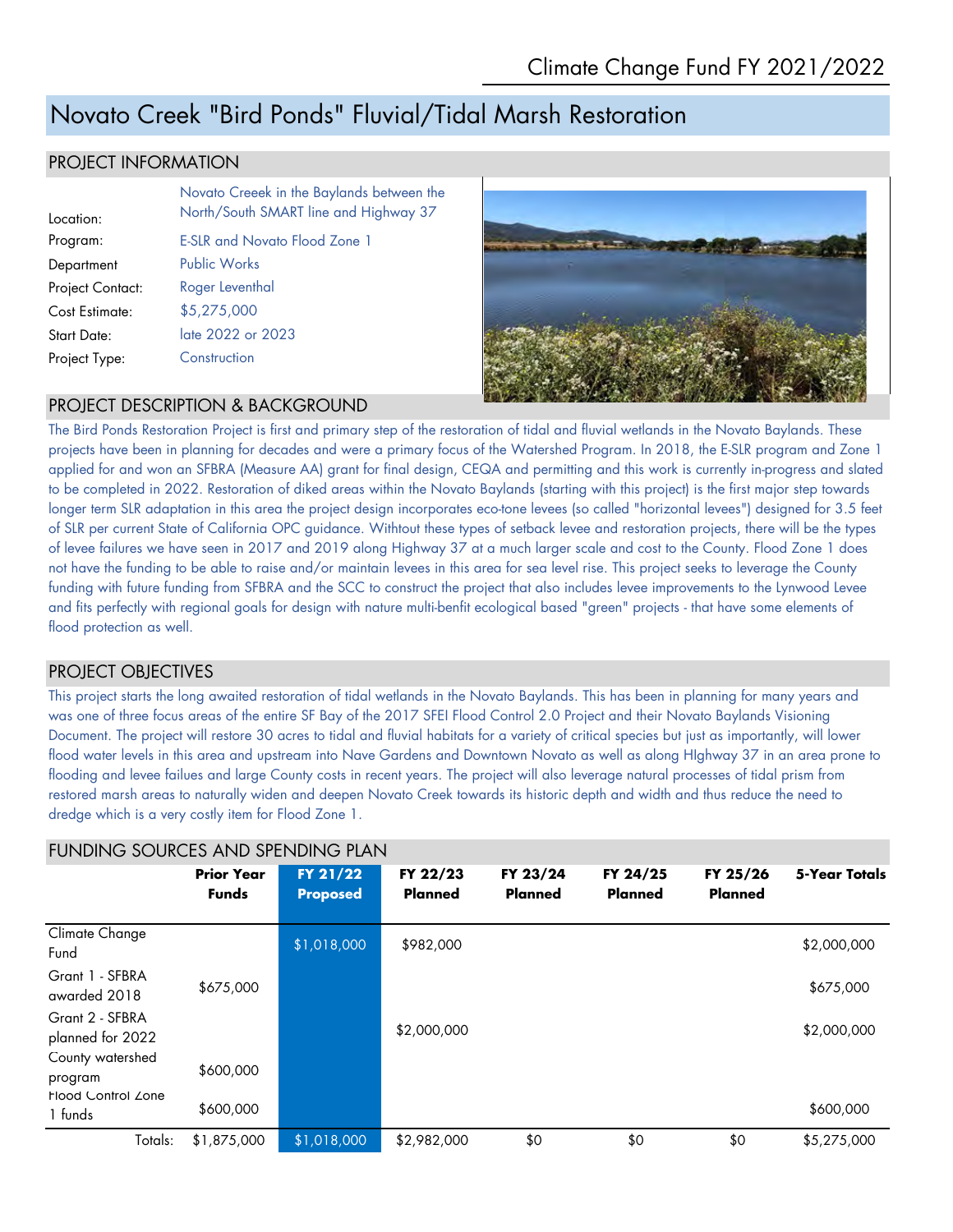## Bothin Marsh Evolving Shorelines Project

#### PROJECT INFORMATION

| Location:        | <b>Mill Valley</b>        |
|------------------|---------------------------|
| Program:         | Sea Level Rise Adaptation |
| Department       | <b>Marin County Parks</b> |
| Project Contact: | Veronica Pearson          |
| Cost Estimate:   | \$900,000                 |
|                  |                           |
| Project Type:    | Design                    |



#### PROJECT GOAL, BACKGROUND, NEED

BACKGROUND: The Bothin Marsh Open Space Preserve (the Preserve) is Marin County Parks' most visited park unit and the most vulnerable to sea level rise. The Bay Trail segment that runs through the Preserve will be increasingly compromised by tidal flooding. Bothin Marsh is the largest remaining tidal marsh habitat in Richardson Bay, supports higher than average biodiversity, supports rare plants, and provides critical habitat for wildlife in the region, such as the federally and State endangered Ridgway's rail. The Preserve will likely lose all high marsh if no actions are taken to provide needed sediment to the wetlands and to reduce shoreline erosion within the next ten years. GOAL: Adapt the tidal marsh complex to 3.5 feet of sea level rise and ensure continued public access to the shoreline through nature-based strategies. NEED: Additional studies are required to analyze design constraints. To date Marin County Parks Measure A, Coastal Conservancy, and philanthropic funds have supported the conceptual designs and public outreach. This project would fund studies to get to a 65% designs for CEQA and environmental review. To date \$470,000 has been secured and staff is confident that additional funds can be secured from philanthropic sources and grants

### PROJECT OBJECTIVES

This project will develop a conceptual design into preliminary designs (30-60%) to protect, restore, and enhance the Bothin Marsh Open Space Preserve. Design development includes property line surveys, geotechnical exploration, archeological studies, utilities mapping, rare plants and wetlands mapping.

|                        | <b>Prior Year</b> | FY 21/22        | FY 22/23       | FY 23/24       | FY 24/25       | FY 25/26       | 5-Year Totals |  |
|------------------------|-------------------|-----------------|----------------|----------------|----------------|----------------|---------------|--|
|                        | <b>Funds</b>      | <b>Proposed</b> | <b>Planned</b> | <b>Planned</b> | <b>Planned</b> | <b>Planned</b> |               |  |
|                        |                   |                 |                |                |                |                |               |  |
| Climate Change<br>Fund |                   | \$200,000       |                |                |                |                | \$200,000     |  |
| Grants - secured       | \$200,000         | \$455,000       |                |                |                |                | \$655,000     |  |
| Grants - unsecured     |                   |                 |                |                |                |                | \$0           |  |
| Measure A              | \$450,000         |                 |                |                |                |                | \$450,000     |  |
| Totals:                | \$650,000         | \$655,000       | \$0            | \$0            | \$0            | \$0            | \$1,305,000   |  |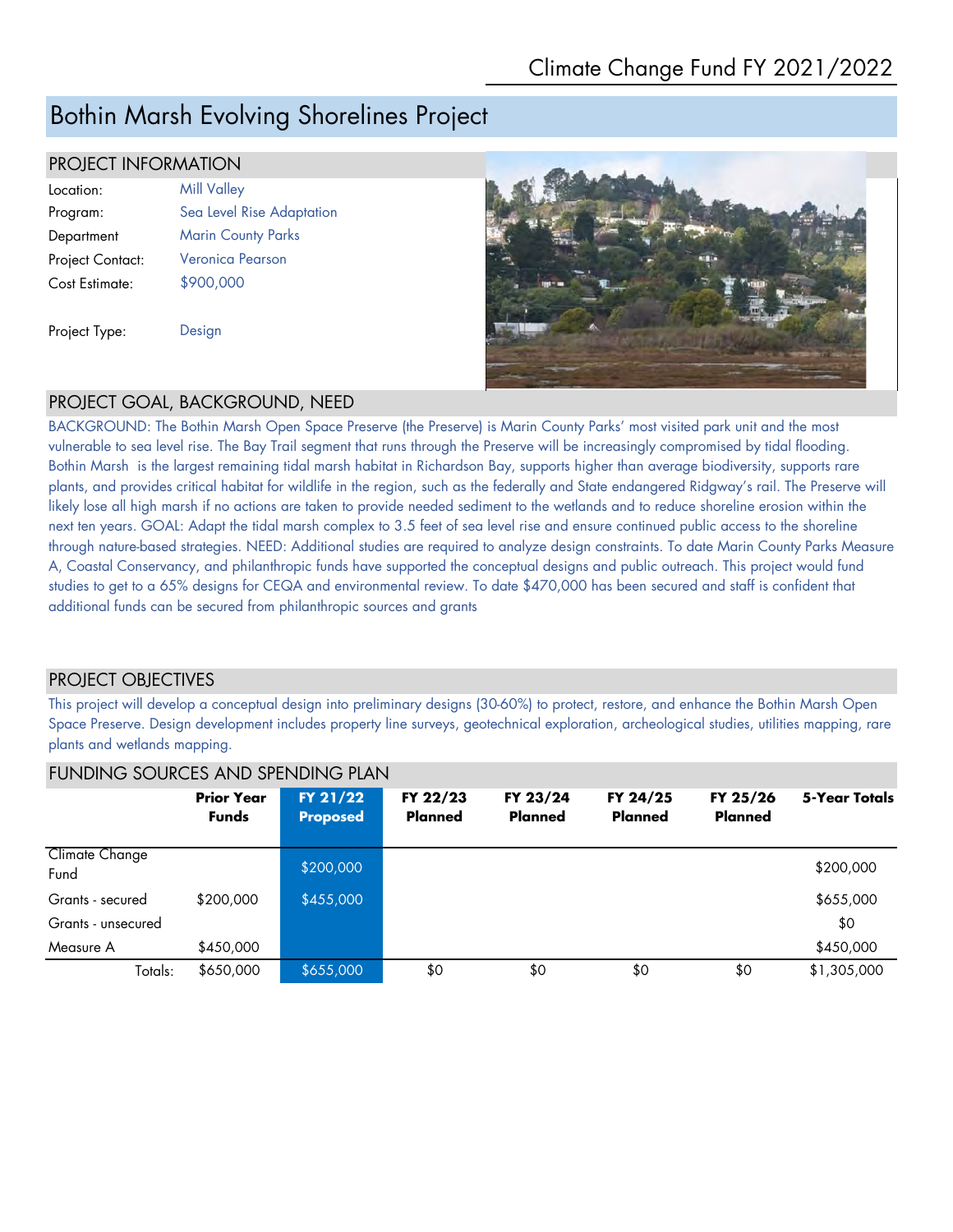## Lower Corte Madera Creek Habitat Restoration

#### PROJECT INFORMATION

| Location:        | Kentfield and Larkspur    |
|------------------|---------------------------|
| Program:         | <b>SLR</b>                |
| Department       | <b>DPW-Flood District</b> |
| Project Contact: | Jo Dixon                  |
| Cost Estimate:   | \$750,000                 |
| Start Date:      | $Jun-22$                  |
| Project Type:    | SLR                       |
|                  |                           |



#### PROJECT DESCRIPTION & BACKGROUND

The Lower Corte Madera Creek Habitat Restoration Project would restore wetlands, transition zones, and upland habitats in a former tidal wetland that have been converted to a concrete channel. The restored wetlands would provide improved habitat for fish and wildlife, including Ridgway's rail, and improved water quality. It is one component of a larger flood management project so, importantly, it has been designed to accommodate increased flood flows that will be delivered to the creek from projects being implemented upstream. Project provides a location for wetland and riparian vegetation to persist as sea level rises. The gently sloping transition zone will narrow over time as wetland vegetation moves upslope. This will preserve the habitat and water quality benefits of the project for the expected 50 year life of the project

#### PROJECT OBJECTIVES

|                        | <b>Prior Year</b><br><b>Funds</b> | FY 21/22<br><b>Proposed</b> | FY 22/23<br><b>Planned</b> | FY 23/24<br><b>Planned</b> | FY 24/25<br><b>Planned</b> | FY 25/26<br>Planned | 5-Year Totals |
|------------------------|-----------------------------------|-----------------------------|----------------------------|----------------------------|----------------------------|---------------------|---------------|
| Climate Change<br>Fund |                                   | \$750,000                   |                            |                            |                            |                     | \$750,000     |
| Grant 1                |                                   |                             |                            |                            |                            |                     | \$0           |
| Grant 2                |                                   |                             |                            |                            |                            |                     | \$0           |
| Other Funds            |                                   |                             |                            |                            |                            |                     | \$0           |
| Totals:                | \$0                               | \$750,000                   | \$0                        | \$0                        | \$0                        | \$0                 | \$750,000     |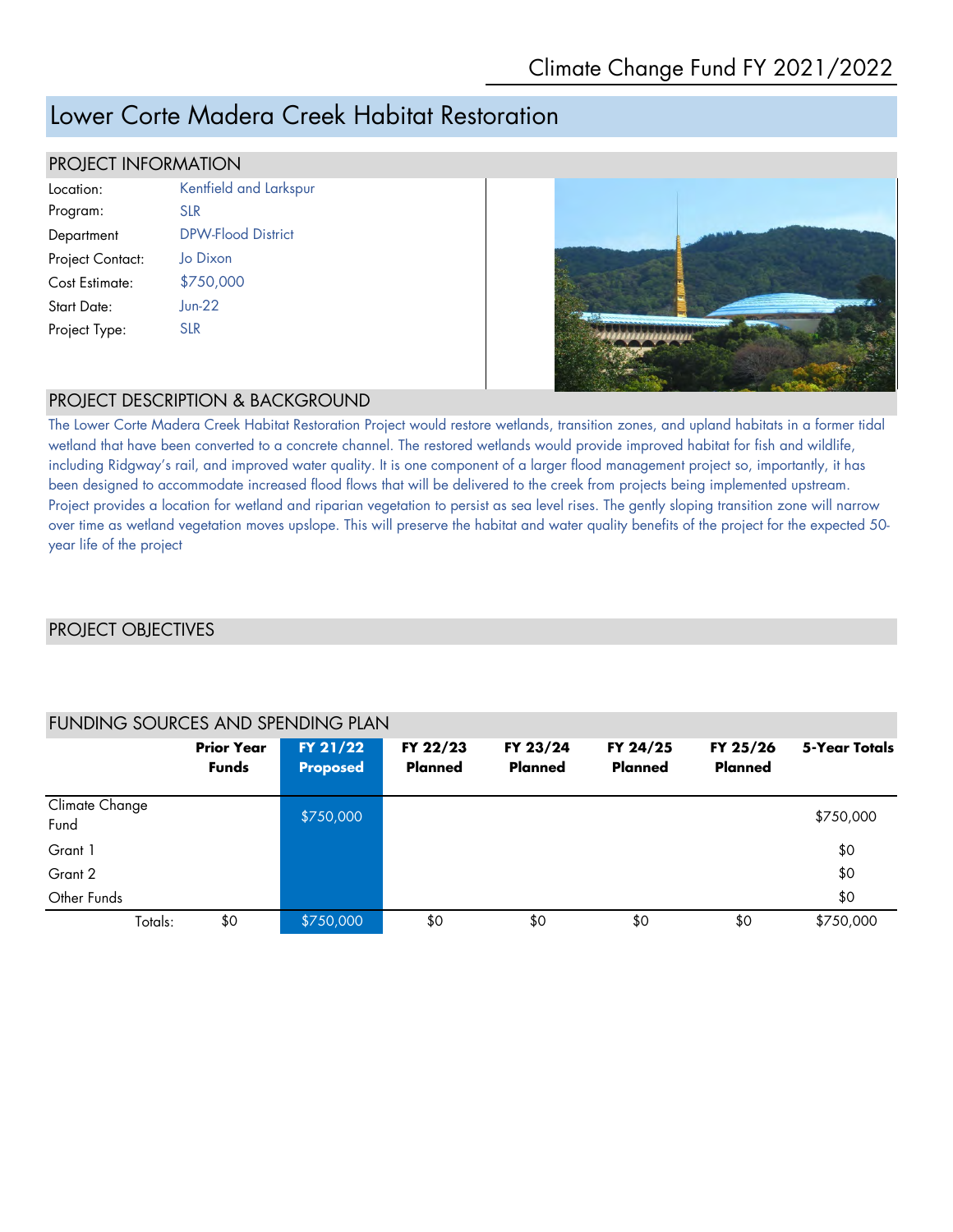## Stinson Beach Adaptation and Resilience Collaboration: Match Funds

#### PROJECT INFORMATION

| Location:          | Stinson Beach                       |
|--------------------|-------------------------------------|
| Program:           | Sea Level Rise Adaptation           |
| Department         | <b>Community Development Agency</b> |
| Project Contact:   | <b>Jack Liebster</b>                |
| Cost Estimate:     | \$100,000                           |
| <b>Start Date:</b> | $Jan-22$                            |
| Project Type:      | Planning                            |



#### PROJECT DESCRIPTION & BACKGROUND

The Stinson Beach Adaptation and Resilience Collaboration process led by the County is setting up a sea level rise adaptation framework that analyzes local adaptation strategies and incorporates them into adaptation pathways with recognition of the long term need for realignment of existing infrastructure. This process is currently funded by a \$396,000 Prop 68 planning grant from the Ocean Protection Council. Given the value Stinson Beach provides as a free/low-cost recreation option and destination during high heat days, the project currently includes a \$50,000 cell phone locational data analysis to identify patterns of beach use by underserved and disadvantaged communities from Marin County and beyond, to inform targeted engagement of disadvantaged communities through the Stisnon ARC community outreach process. Additional funds toward the Stinson ARC planning process will allow the County to work more closely with the broad Stinson Beach community on design of a resilient adaptation framework and further detailed analyses of adaptation strategies and development of adaptation pathways. Analyses that would be furthered by additional funding including performance efficacy and technical feasibility, benefit cost and economic impact analysis, and social equity impacts.

#### PROJECT OBJECTIVES

1) Project results in publicly driven development of a long-term sea level rise Adaptation Strategy Roadmap that addresses critical infrastructure, natural resources, community assets and risks in the Stinson Beach area; 2) Community input actively solicited to reflect diverse stakeholder concerns and interests; 3) Progress made toward ensuring resilience of the beach itself and equitable public access to Stinson's natural and recreational coastal resources into the future; 4) Document actionable lessons learned for future adaptation planning processes in West Marin and beyond.

| FUNDING SOURCES AND SPENDING PLAN    |                                   |                             |                     |                            |                            |                            |               |
|--------------------------------------|-----------------------------------|-----------------------------|---------------------|----------------------------|----------------------------|----------------------------|---------------|
|                                      | <b>Prior Year</b><br><b>Funds</b> | FY 21/22<br><b>Proposed</b> | FY 22/23<br>Planned | FY 23/24<br><b>Planned</b> | FY 24/25<br><b>Planned</b> | FY 25/26<br><b>Planned</b> | 5-Year Totals |
| Climate Change<br>Fund               |                                   | \$100,000                   |                     |                            |                            |                            | \$100,000     |
| CDA Admin<br>Designation             | \$107,574                         |                             |                     |                            |                            |                            | \$107,574     |
| Grant 1: OPC Prop 68                 | Grant executed<br>June 2021       | \$132,000                   | \$132,000           | \$132,000                  |                            |                            | \$396,000     |
| Grant 2: FEMA HMGP                   | \$42,000                          |                             |                     |                            |                            |                            | \$42,000      |
| Grant 3: Coastal<br>Conservancy 2018 | \$190,000                         |                             |                     |                            |                            |                            | \$190,000     |
| Grant 4: Coastal<br>Commission 2014  | \$54,000                          |                             |                     |                            |                            |                            | \$54,000      |
| Grant 5: OPC 2014                    | \$200,000                         |                             |                     |                            |                            |                            | \$200,000     |
| Totals:                              | \$593,574                         | \$232,000                   | \$132,000           | \$132,000                  | \$0                        | \$0                        | \$1,089,574   |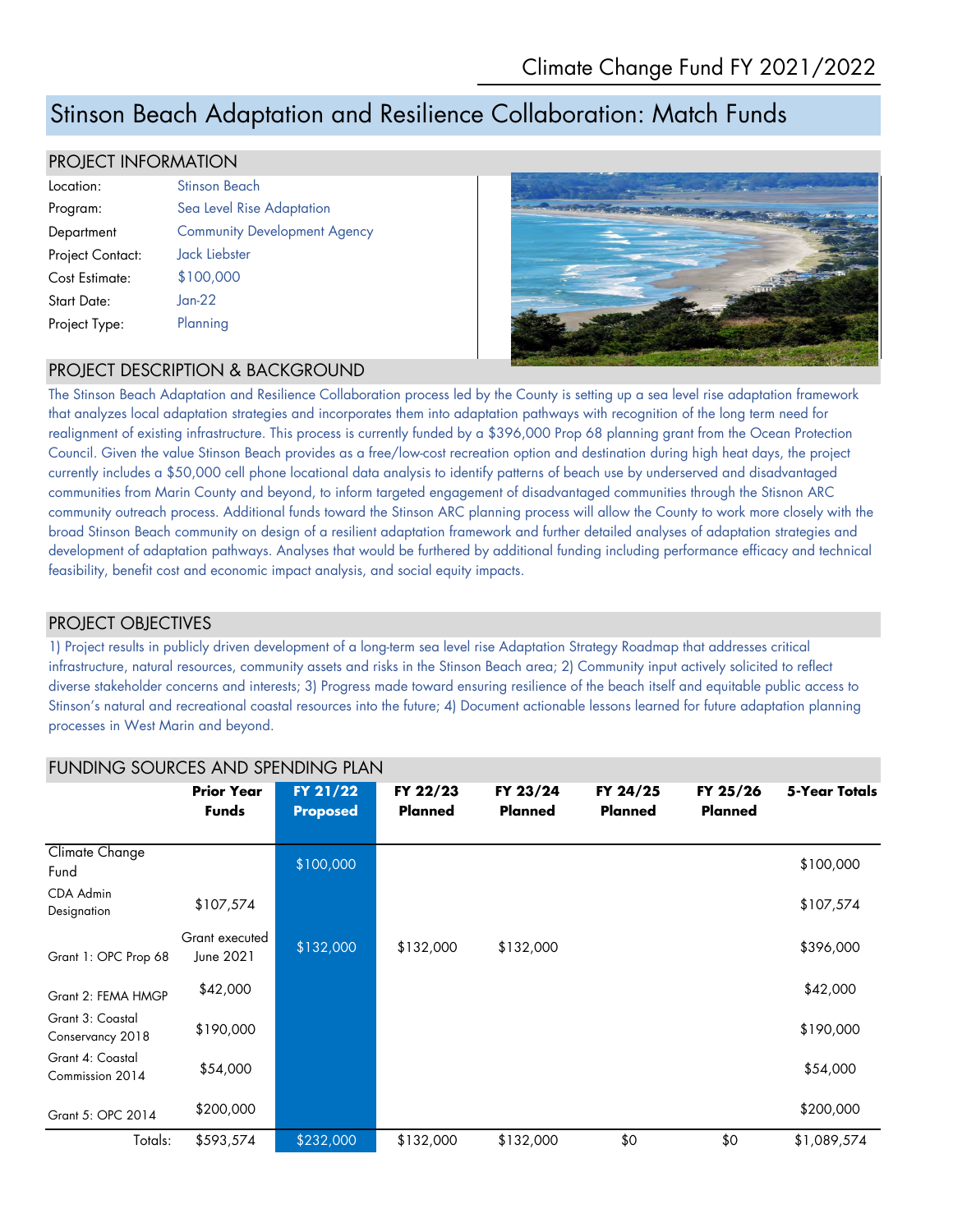## Pacific Way Bridge Feasibility Study

#### PROJECT INFORMATION

| Location:        | Muir Beach                |
|------------------|---------------------------|
| Program:         | Sea level rise adaptation |
| Department       | <b>Public Works</b>       |
| Project Contact: | <b>Fric Miller</b>        |
| Cost Estimate:   | \$300,000                 |
| Start Date:      |                           |
| Project Type:    | Feasibility               |
|                  |                           |



#### PROJECT DESCRIPTION & BACKGROUND

The National Parks Service 'Big Lagoon' EIR identified replacement of the Pacific Way concrete box culvert with a 250-foot-long bridge as the preferred alternative. County DPW then secured federal funding for preliminary engineering work in 2008, however construction estimates exceeded available funding, and there was strong community opposition to the project scope. The EIR also identified a 160-footlong bridge alternative that has since gained community support. Unfortunately, despite multiple attempts by County DPW to secure grant funding for final design and construction, the project has no funding to continue progress. The federal grant funding secured in 2008 has since expired and Public Works is at risk of facing repayment to the Federal Highway Authority for grant funds spent to date, approx. \$700,000, in the event that the efforts do not result in a tangible project.

#### PROJECT OBJECTIVES

This project aims to address climate change and sea level rise by raising the elevation of Pacific Way and by improving hydraulic conditions of the adjacent lagoon.

| FUNDING SOURCES AND SPENDING PLAN |                                   |                             |                            |                            |                            |                            |               |  |
|-----------------------------------|-----------------------------------|-----------------------------|----------------------------|----------------------------|----------------------------|----------------------------|---------------|--|
|                                   | <b>Prior Year</b><br><b>Funds</b> | FY 21/22<br><b>Proposed</b> | FY 22/23<br><b>Planned</b> | FY 23/24<br><b>Planned</b> | FY 24/25<br><b>Planned</b> | FY 25/26<br><b>Planned</b> | 5-Year Totals |  |
| Climate Change<br>Fund            |                                   | \$300,000                   |                            |                            |                            |                            | \$300,000     |  |
| Grant 1                           | \$700,000                         |                             |                            |                            |                            |                            | \$700,000     |  |
| Grant 2                           |                                   |                             |                            |                            |                            |                            | \$0           |  |
| Other Funds                       |                                   |                             |                            |                            |                            |                            | \$0           |  |
| Totals:                           | \$700,000                         | \$300,000                   | \$0                        | \$0                        | \$0                        | \$0                        | \$1,000,000   |  |